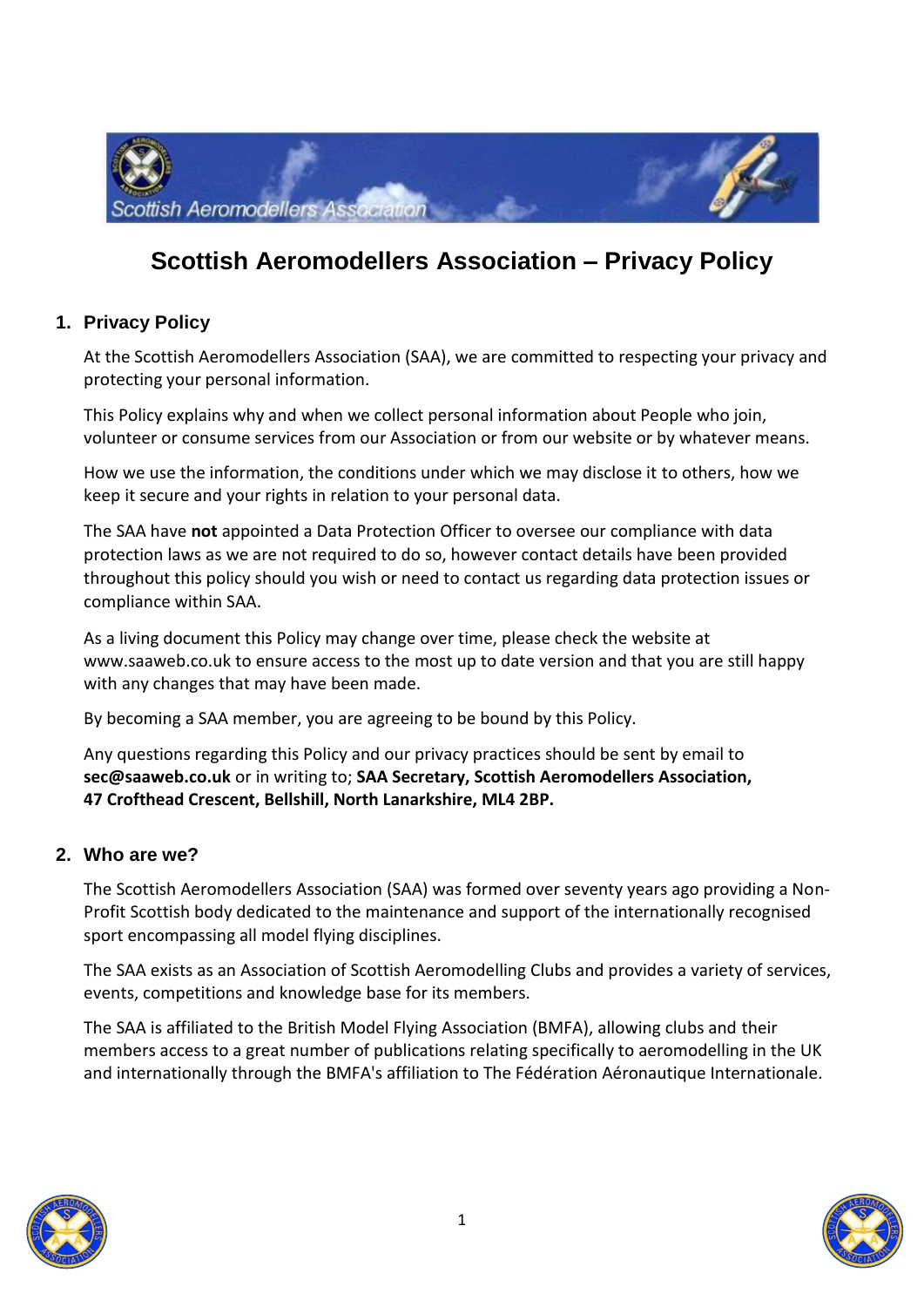### **3. How do we collect information about you?**

We collect information about you when you become a member of the SAA in person or through an affiliated club.

We may also collect information either in person, via telephone, online or through an affiliated club when you take part or participate in;

- SAA Achievement & Certification Scheme
- SAA Competitions & Events
- Requests for SAA Funding & Support

### **4. What type of information is collected about you?**

The personal information we collect may include your;

- Name, Address, Email Address, Telephone Number, Date of Birth and Competency Awards related to model flying.
- If you join the SAA, purchase a product or enter a contest and pay for the services via an electronic/online Bank Payment (FPI, TFR, BP etc) directly to the nominated SAA Account, a record of your payment, as supplied by the SAA's current banking provider, will be held by as part of our Financial Records.
- If you receive funds from the SAA a record of any transaction will be held by the SAA as part of our Financial Records.

### **5. The legal bases for the processing of your personal information are as follows**

- To enable the SAA to fulfil our "Contractual Obligations" in the provision of membership services and insurances.
- To enable the SAA to fulfil our "Legal Obligations" to manage and maintain financial records.
- By providing your "Consent" the SAA will further provide information and publications on Safety Code & Achievement Scheme, relevant changes to legislation, guidance and support, information on events and competitions, newsletters on the activities of the SAA and areas of interest to the affiliated clubs and members.

#### **6. How is your information used?**

We may use your information to:

- Process your membership
- Carry out our obligations arising from your membership
- Process entries to contests and events



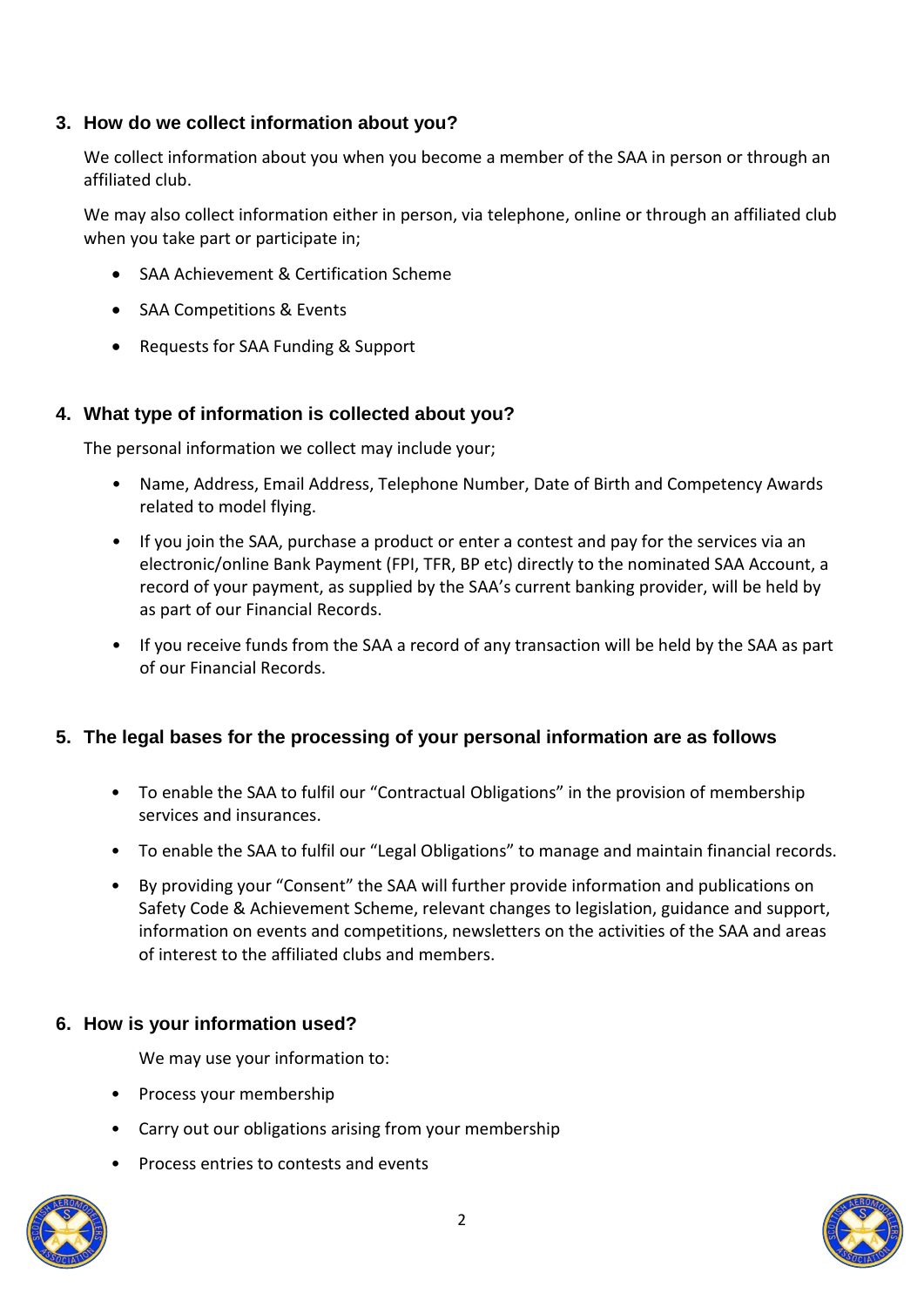- Process enquiries or orders that you have submitted
- Process requests for support and or funding
- Seek your views or comments on the services we provide
- Notify you of changes to our services
- Provide communications which you have requested and that may be of interest to you.

These may include information about SAA events and contests, government regulation changes that affect model aircraft flying and other SAA related news.

# **7. How long do we retain your information?**

We will hold your personal information on our systems for as long as is necessary to carry out, contractual obligations in relation to your membership, legal obligations in relation to financial records or as long as is set out in any relevant agreement between us. Where an individual's SAA membership lapses your information will be retained securely for a period of 5 years for the purposes of maintaining Achievement Scheme records, financial records and SAA historical accuracy after which your information will be deleted.

### **8. Who has access to your information?**

- We will not sell or rent your information to third parties.
- We will not share your information with third parties for marketing purposes.
- Where a SAA Affiliated Club participates with the SAA as a "Joint Data Controller" we will share information for the purpose of completing tasks and providing services to you (for example processing new SAA member applications, processing SAA member renewals, updating personal information to ensure accuracy and validity).
- When we share with "Joint Data Controllers" we will only do so where and when a mutually agreed and formalised "Data Sharing Agreement" is in place.
- The "Data Sharing Agreement" will clearly specify the items of personal information required to deliver the services and also the steps and controls to ensure the continued privacy and security of your information.
- The SAA will not share your information with any SAA Affiliated Clubs where a Data Sharing Agreement is not in place, or any other third parties beyond the SAA unless required to do so by law, for example, by a court order or for the purposes of prevention of fraud or other crime.

*N.B. If you pay for services via an electronic/online Bank Payment (FPI, TFR, BP etc) directly to the nominated SAA Account your payment will be processed by your own Banking provider and will be initiated and completed using their own secure transaction services. The SAA currently use the Bank of Scotland and as such receipted transfers and records are managed by the Bank Of Scotland's secure EFT* 

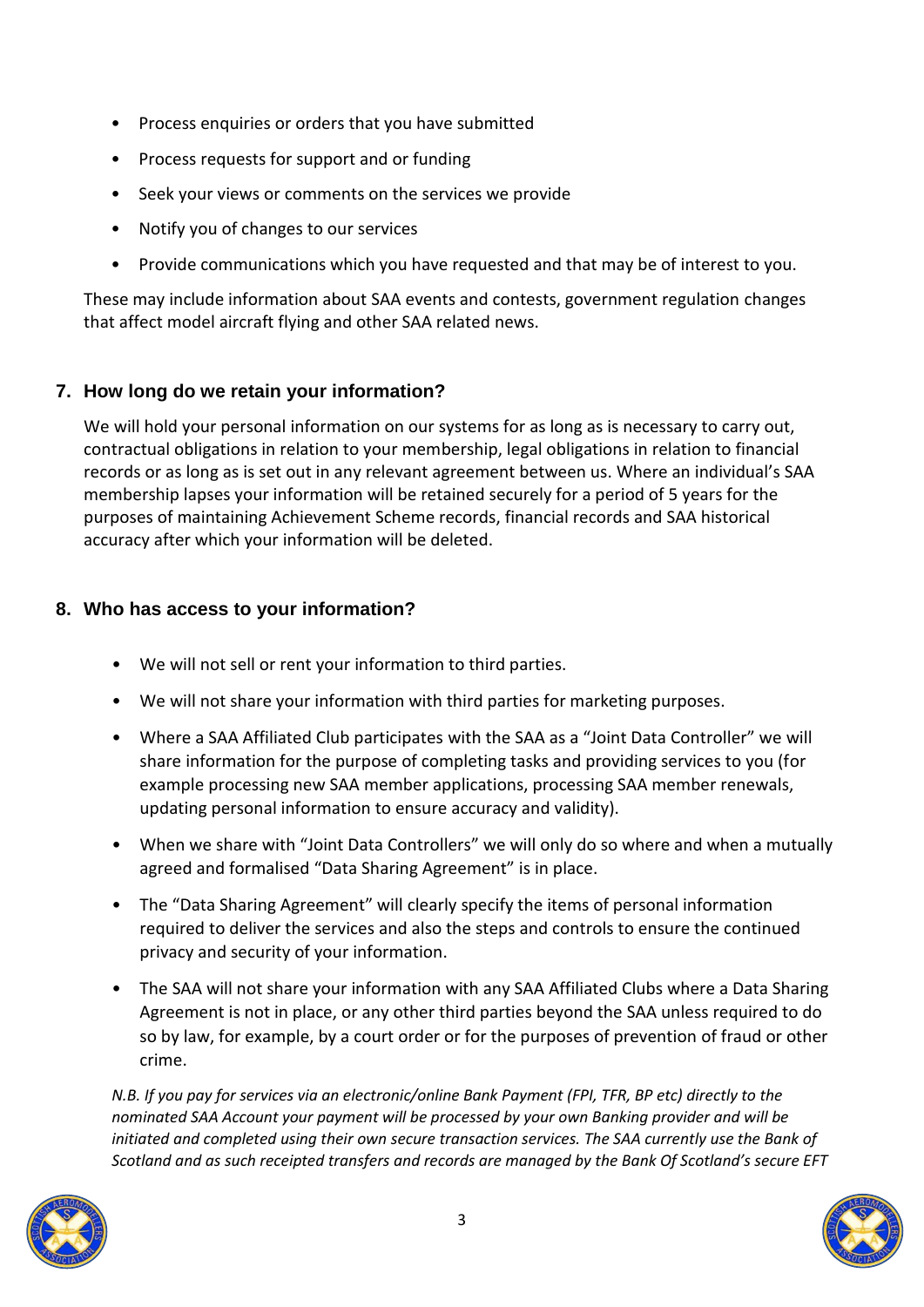*payment and transaction services. If you have any questions regarding these secure transactions services, please contact your Banking provider in the first instance.* 

### **9. How you can access and update your information?**

The accuracy of your information is important to us. You can check the information we hold is correct by contacting the SAA Membership Secretary by email; **[memsec@saaweb.uk](mailto:memsec@saaweb.uk)** or in writing to; **Membership Secretary, Scottish Aeromodellers Association, 47 Crofthead Crescent, Bellshill, North Lanarkshire, ML4 2BP.**

# **10.Links to non-SAA websites?**

Our website may contain links to other websites run by other organisations. This privacy policy only applies to the SAA and the SAA website, we encourage you to read the privacy statements on the other websites you visit. We cannot be responsible for the privacy policies and practices of other sites even if you access them by using links from our website.

Additionally, if you linked to our website from a third-party site, we cannot be responsible for the privacy policies and practices of the owners and operators of the third-party site and recommend that you check the privacy policy of that third-party site.

### **11.Your rights under GDPR**

#### • **Right to access;**

You have the right to confirmation as to whether or not we process your personal data and, where we do, access to the personal data, together with certain additional information. That additional information includes details of the purposes of the processing, the categories of personal data concerned and the recipients of the personal data. Providing the rights and freedoms of others are not affected, we will supply to you a copy of your personal data. The first copy will be provided free of charge, but additional copies may be subject to a reasonable fee.

### • **Right to rectification;**

You have the right to have any inaccurate personal data about you rectified and, taking into account the purposes of the processing, to have any incomplete personal data about you completed.

### • **Right to erasure;**

In some circumstances you have the right to the erasure of your personal data without undue delay. Those circumstances include: the personal data being no longer necessary in relation to the purposes for which the data was collected or otherwise processed, you are no longer a SAA member and do not wish the data to be held for our standard 5-year period. Please note a request for data erasure for a current member would require that member to forfeit